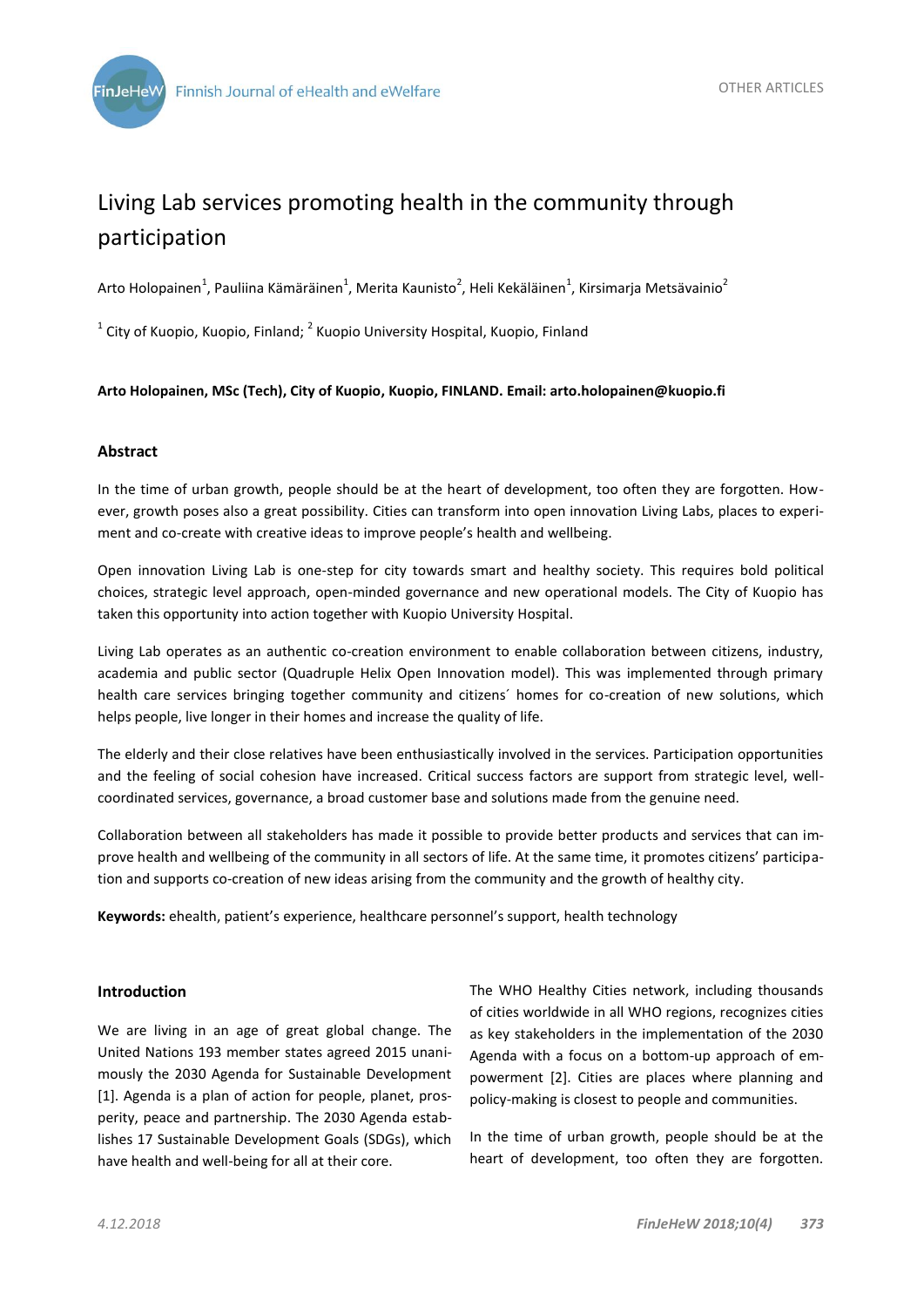**FinJeHeW** 

OTHER ARTICLES

However, growth poses also a great possibility. Cities can transform into open innovation Living Labs [3], places to experiment and co-create with creative ideas to improve people's health and wellbeing. Open innovation Living Lab is one-step for city towards smart and healthy society as well as a way to implement the 2030 agenda SDGs. This requires bold political choices, strategic level approach, open-minded governance and new operational models. The City of Kuopio has taken this opportunity into action together with Kuopio University Hospital.

The City of Kuopio, 9th largest city in Finland with 118 000 citizens, is one of Finland's leading cities in the fields of health, wellness and safety. The City of Kuopio has been an active member of the WHO Healthy Cities Network since 2005 promoting wellbeing and health for all. City of Kuopio's strategic vision is to be the capital, where the good life lives. The City of Kuopio's strategy comprises four fundamental properties: growing Kuopio, happy and healthy Kuopio, resource-wise Kuopio and progressive Kuopio [4]. Kuopio has categorized the success factors accordingly. Digitalization, internationality and partnership are three additional themes integrated in all levels of the strategy.

Kuopio University Hospital is one of the five university hospitals in Finland providing specialised medical care in an area of 248,000 inhabitants and is responsible for the advanced specialised medical care of nearly a million people in Eastern and Central Finland.

The City of Kuopio has implemented together with Kuopio University Hospital a strategic project "Development Center of Health and Wellbeing Technology" (2016-2018) to build an operational model for open innovation Living Lab for new wellbeing and health solutions.

## **Material**

Finland is a relatively sparsely populated country (5.5 million inhabitants) with a highly advanced technological infrastructure [5] and one of the oldest populations in the World, in 2017 over 27% aged 60 years or over

[6]. Like in other Nordic countries, the health care system in Finland is mainly based on public health care providers. As the population is rapidly ageing, Finland needs new services and solutions for citizens' wellbeing more than ever. Finnish government has defined guidelines and operational plan to support the participation of older people, self-determination and empowerment, e.g. the Finnish Elderly Services Act and the key project "Improved home care for older persons and enhanced informal care in all age groups" (I&O) [7]. As well as the Finnish Quality Recommendation on Good Aging and Improving Services in 2017-2019 highlights several recommendations, one of which is utilization of technology in the provision of elderly services [8]. Implementing these goals will require novel customer-centric co-creation models that will make it easier to bring new innovations and technologies to everyday life. This is also a market possibility for new innovative businesses in Finnish cities. Living Lab can be one platform for cities to achieve these goals.

Welfare and health industry is one of the rare industries where business has been growing in recent years. Finland´s welfare is dependent on export and the growth, where health technology has become one of the biggest high technology export sector. Over 80% of health technology products manufactured in Finland are exported [9]. Nevertheless, companies have a need to develop their solutions in Finland in local authentic health care environments together with communities. Finnish public health care, cities and hospital districts are key stakeholders in this, but such experimentation culture has been quite rare and new operational models needs to be developed. Today, Finland government promotes the implementation of experimentation culture in every level of public services to find innovative solutions, improve services, promote self-help and entrepreneurship and reinforce local and regional policy-making and collaboration with citizens [10].

## **Methods**

European Network of Living Labs (ENoLL) describes Living Lab as follows: "Living Labs are defined as usercentred, open innovation ecosystems based on system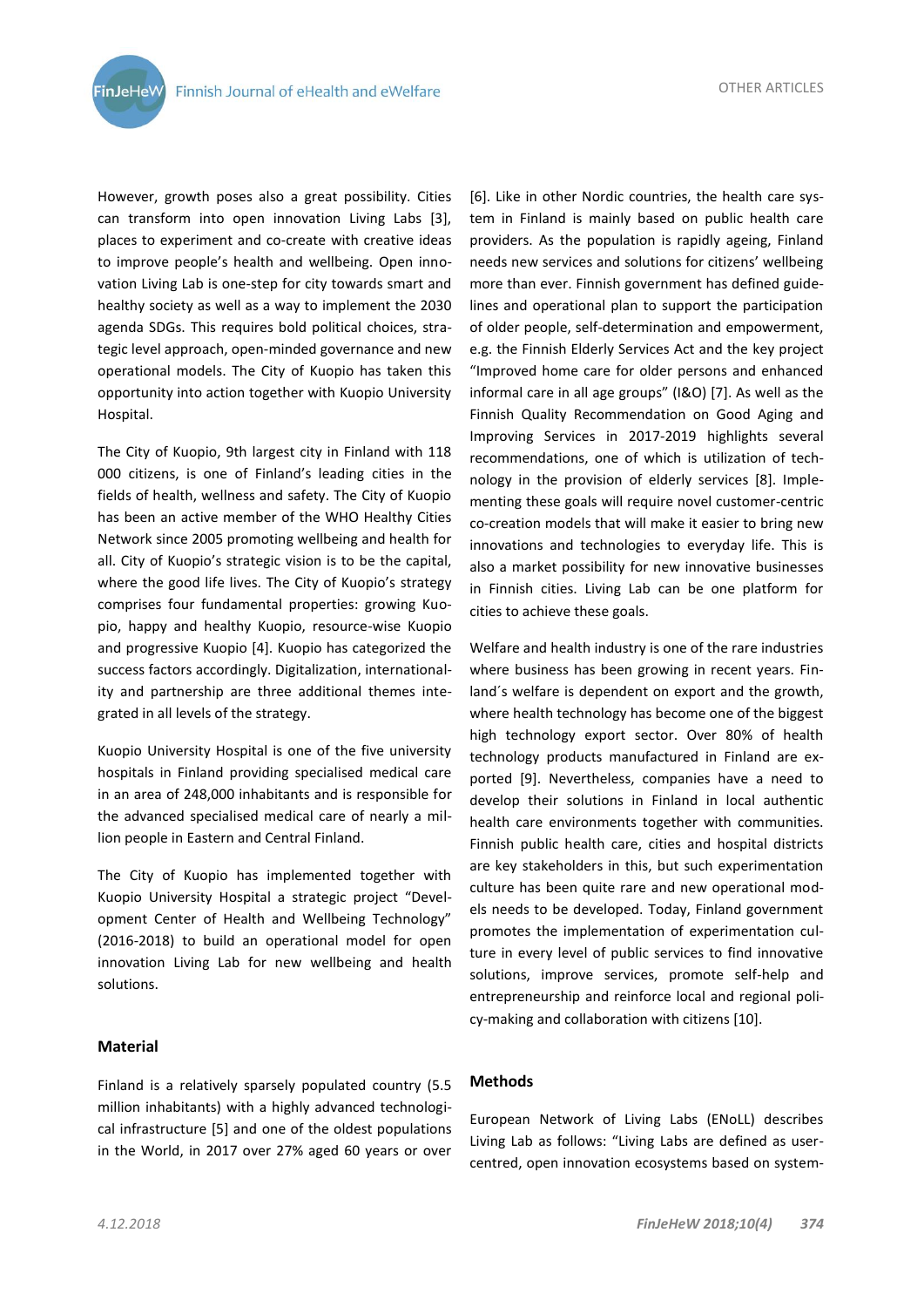**FinJeHeW** 

atic user co-creation approach, integrating research and innovation processes in real life communities and settings. Living Labs are both practice-driven organisations that facilitate and foster open, collaborative innovation, as well as real-life environments or arenas where both open innovation and user innovation processes can be studied and subject to experiments and where new solutions are developed. Living Labs have common elements but multiple different implementations." [11]

In this project, we adopted definition as follows: "Living Lab operates as an authentic co-creation environment to enable collaboration between citizens, industry, academia and public sector." We see this four-tier definition as Open Innovation 2.0 or Quadruple Helix approach [12]. This approach removes the traditional silos between the four stakeholders, bringing multidisciplinary viewpoints together in an environment that promotes co-creation and the sharing of ideas. This provides a new approach for tackling the complex challenges we face in our societies. By working together, this quadruple helix approach can create shared value that benefits all stakeholders.

The City of Kuopio and Kuopio University Hospital Living Lab services started in the beginning of 2016 with the aim that companies developing future healthcare solutions could use to test and improve their products and services in an authentic healthcare environment together with end users. The City of Kuopio Living Lab is operating in primary health care services, focusing in geriatric and home care environments. The Kuopio University Hospital Living Lab is operating in specialised medical care environments within the hospital. Living Labs acts also as co-operation platforms between primary health care and specialised medical care. The Living Lab services consists of among others product and IT innovation, co-creation, testing, research collaboration and clinical trials.

The project created systematic operational model that starts with contact point to Living Lab. Company (or a person) fills out a structured contact form via internet (www.kuopiohealth.fi) including basic information about company (or a person) as well as needs and expectations for collaboration.



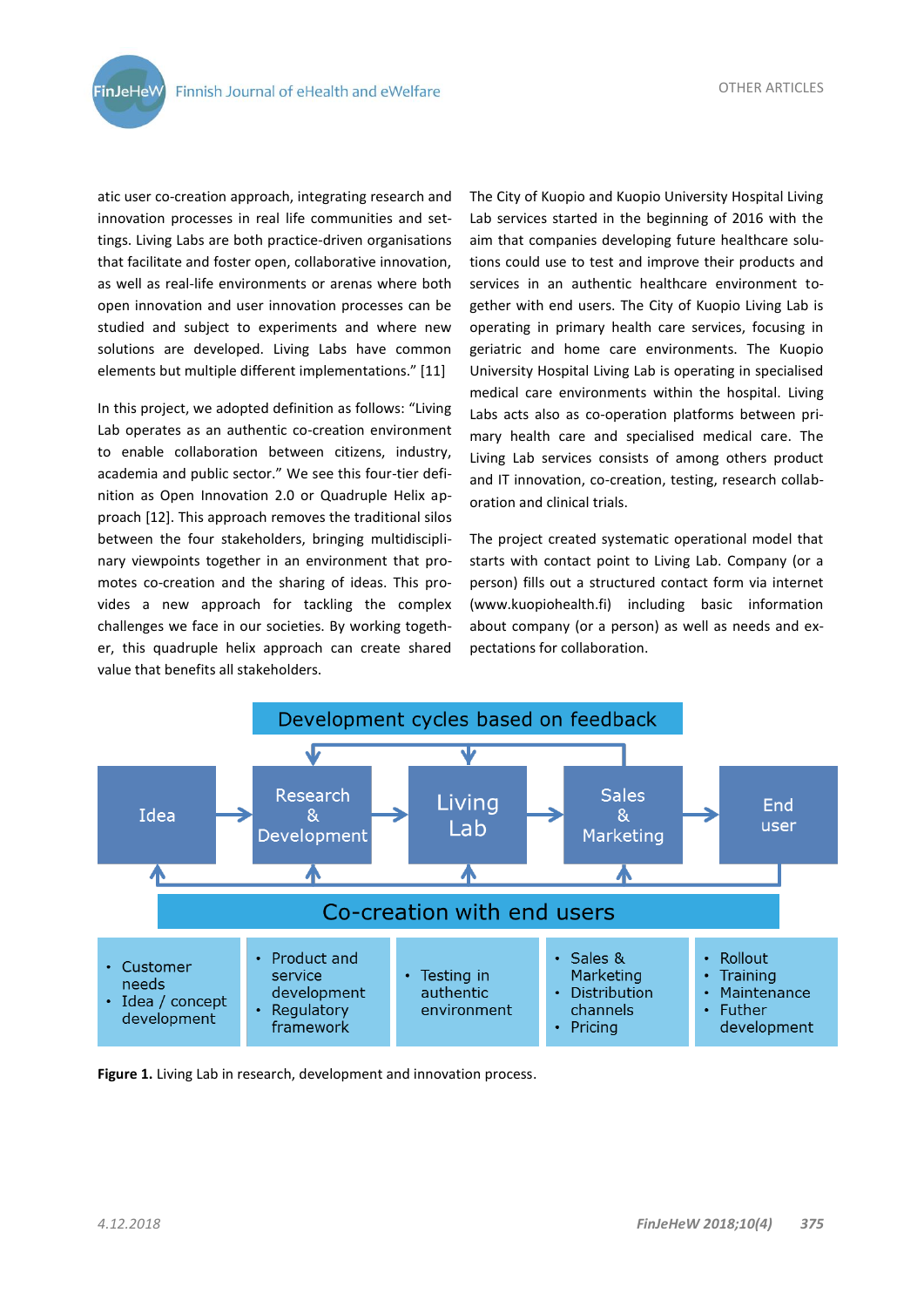

**Figure 2.** Living Lab three-step access model.

Both City of Kuopio and Kuopio University Hospital have a Living Lab coordinator whose responsibility is to organise the whole testing process in co-operation with other participants. Living Lab coordinator team goes through the contact forms weekly and contact the senders with a service-promise to reply within two weeks. Face-to-face meeting (can be also via video call) is arranged and the planning of the needed services begin. Planning includes the definition of concrete goal of the collaboration as well as each participant's responsibilities during planning, implementation and evaluation. In the core of Living Lab processes is the inclusion of all participating actors: people, organisations staff (nurses, doctors etc.), Living Lab coordinator

and the company or research institution. Living Lab coordinator is involved in every step by giving support to participants and enables direct dialogue with users and developing company. This makes it possible to implement changes to products at early stage of development.

One of the first City of Kuopio' Living Lab environments was Mäntykampus age-friendly living area. Mäntykampus acts also as a reference site for the European innovation partnerships of Europe's Active and Healthy Aging (EIP AHA) [13]. The aim of the EIP AHA network is to respond to the challenges of Europe's aging with the use of various innovative solutions.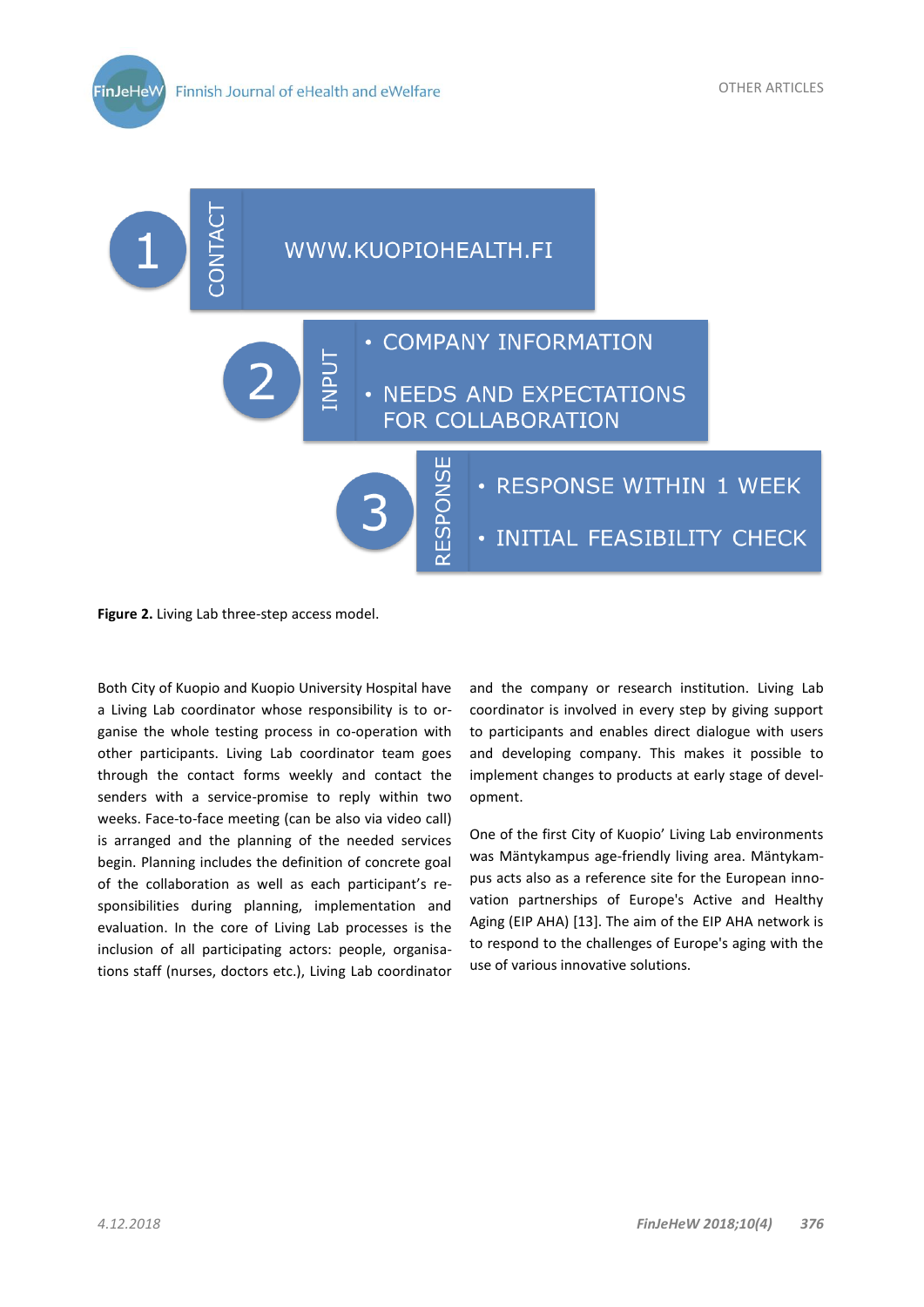**FinJeHeW** 



**Figure 3.** Living Lab operational process.



**Figure 4.** Living Lab in numbers during 1/2016-6/2018.

## **Results**

Living Lab project (2016-2018) successfully modelled operational model for two innovation platforms, City of Kuopio Living Lab and Kuopio University Hospital Living Lab. During the creation of Living Lab operational model, the aim was to co-create 10 different solutions, products and services. However, the project finally cocreated almost eight times more than original aim, 79

solutions, products and services in different stages (35 in City of Kuopio Living Lab and 44 in Kuopio University Hospital Living Lab). Solutions originated from 60 different organisations that includes 57 private companies, 1 research organization, 1 university of applied sciences and 1 municipally owned company. The majority of companies, 96%, were innovative SMEs and startups. Co-created solutions ranged from software applications (e.g. mobile health apps and games for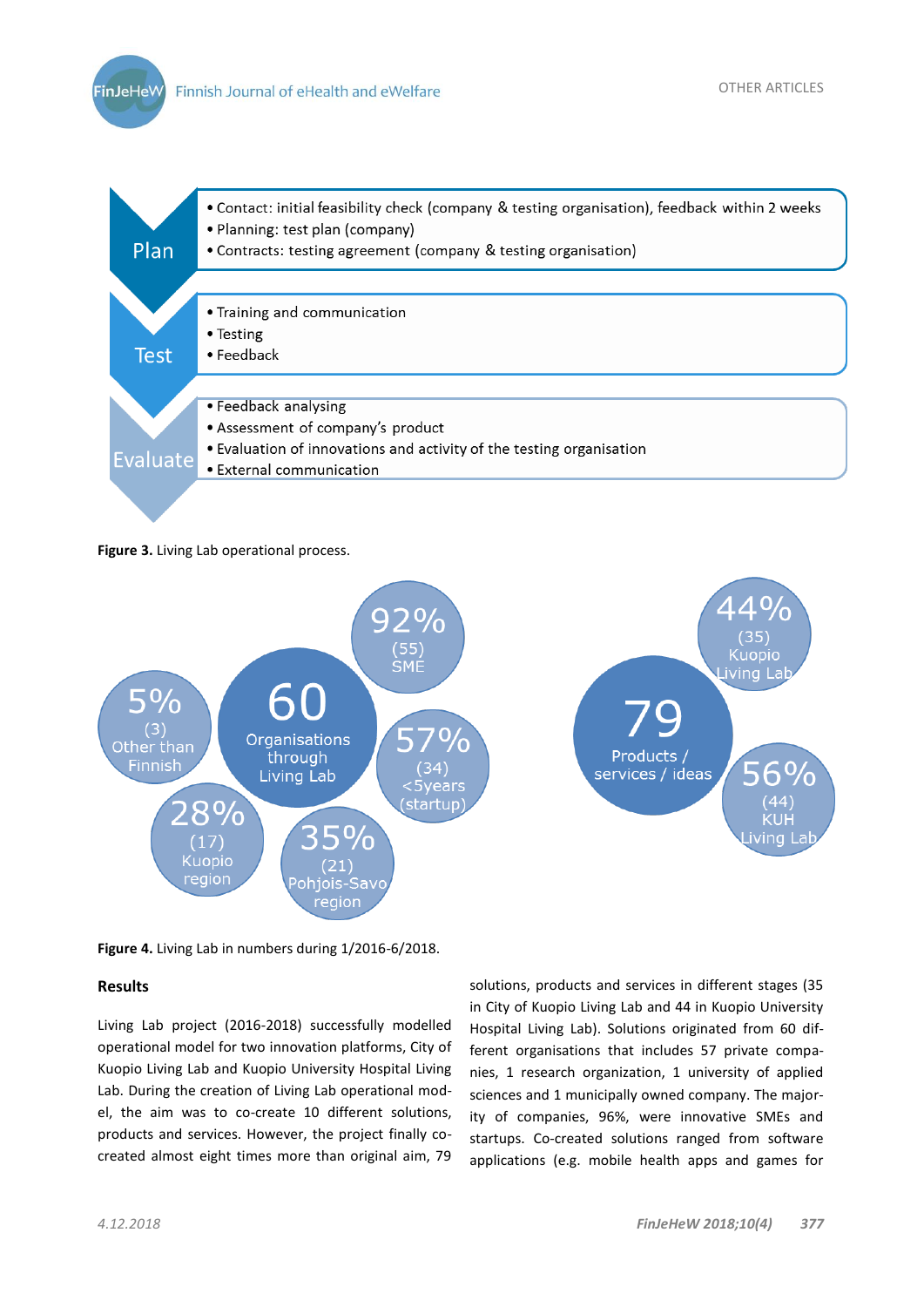

health) to physical medical devices (e.g. portable-ecg) and tools supporting active independent living. The large number of co-created solutions gives indication to the need for public sector Living Lab services from the industry. During the project, there were over 200 people participating to Living Lab process.

City of Kuopio Living Lab has had several companies specializing in the field of ageing life technology for cocreation, such as an application for family-related communication and drug-related solutions. The elderly and their close relatives have been enthusiastically involved in the co-creation process. Participation opportunities and the feeling of social cohesion have increased.

## *Example case – Secure home care communication solution*

*City of Kuopio Living Lab conducted co-creation case of a communication solution where home care customer's relatives can communicate with home care personnel via internet-based mobile application. The personnel and relatives exchanged information in a secure form. The company that developed the application wanted to improve the information flow between home care customers, their relatives and home care staff, since there can be gaps that can jeopardize the safety of home care customers. The application proofed to be as a good and efficient way in giving and receiving every-day information on how the customer is doing. During the cocreation, company got direct feedback from all the participants how they wished the application to be improved. This co-creation case and the results were important also to the home care services of the City of Kuopio. The procurement of family-related communication solution will take place in the coming year.*

# *Example case – Mobile application for radiotherapy unit patients*

*Kuopio University Hospital Living Lab conducted cocreation case of a mobile communication solution for radiotherapy unit patients. Patients tested the use of*  *the mobile application at home and received their radiotherapy care instructions and appointment information. Patients saw the benefit of the mobile application important because the phone is always with them, so the instructions and the appointment times are as well with them unlike paper versions.*

#### *Success criteria*

The willingness of the organisation's personnel to participate in the co-creation of new solutions as part of their own work is one of the key success criteria for Living Lab services functioning in authentic health care environments. The project conducted a survey for City of Kuopio and Kuopio University Hospital personnel in April 2018 (n=847). Based on survey most of the personnel (78,2%) are interested in health technology and its development, and 64% are interested in providing own professional expertise in development work, for example by participating in trial work or by providing suggestions for development.

The companies that participated to Living Lab process evaluated project success via survey in June 2018. The most of the companies (94,4%) involved in Living Lab services are very, or quite satisfied with the services. Most companies (90,9%) found the services useful and almost all of them (95,2%) thought that those were very good or good quality. All companies would work very or quite likely with Living Lab services in the future.

During the project, Living Lab services have become an essential part of Kuopio's regional KuopioHealth network [14] that is committed to promoting health technology expertise, research, business life and health awareness. The network promotes development, research and new innovations from customers' needs and serves as a platform for new products and services. Kuopio Living Lab is also a part of Finnish national Living Lab and Test Bed network, which aims to create nationally coherent and effective development activities.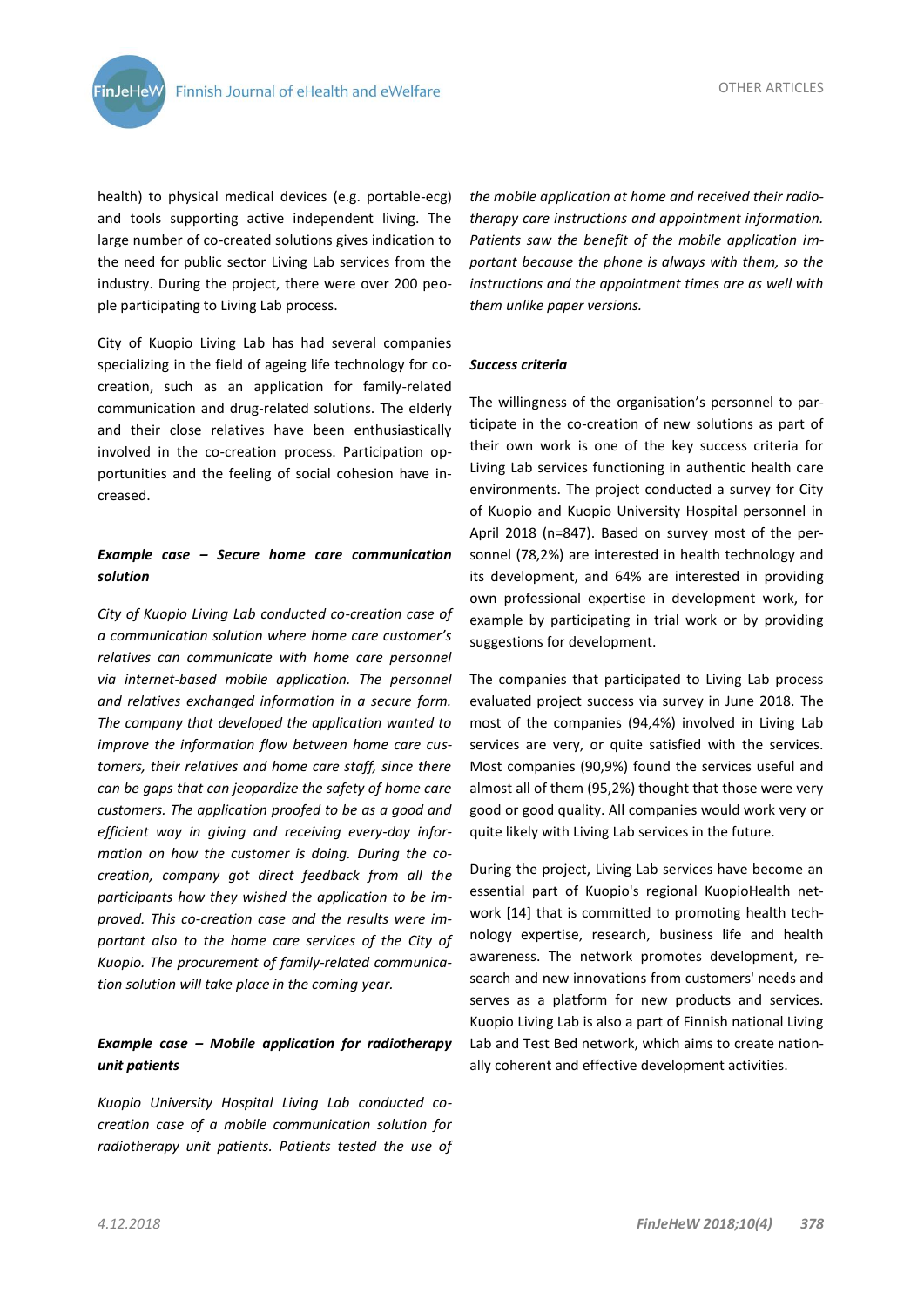

## **Discussion**

Collaboration between all stakeholders has made it possible to provide better products and services that can improve health and wellbeing of the community in all sectors of life. At the same time, it promotes citizens' participation and supports co-creation of new ideas arising from the community and the growth of healthy city.

Living Lab's further development aims to expand services regionally and thematically. The aim is to expand Living Lab environments more widely around hospital district, to new areas like to social services, school environments and learning environments. Organizations and social actors are interested in getting new tools for their action.

Social exclusion and loneliness have alarmingly increased in Finland and new solutions to these problems are sought. Living Lab model, co-creation with people in an authentic environment can provide a way to find new solutions that can help people's actual needs to improve their social exclusion, the fear of social situations and loneliness.

The project has brought the knowledge of experimentation culture, agile and efficient development. The cocreation main aim needs to be goal-oriented, short and compact in design, execution and evaluation. This cocreation model, slightly modified, has been implemented to other areas of developing healthcare processes. City of Kuopio's elderly services are at the forefront of first-hand information on new future solutions that can meet the needs of society with cost-effectiveness and high quality in service.

Living Lab services aim to promote health technology expertise, research, business life and health awareness. Living Lab services have made it possible to establish close regional co-operation for the development of a prosperous and successful Kuopio and thus the strong knowledge and production of citizens´ services. Critical success factors for a sustainable Living Lab environment are support from strategic level, well-coordinated services, governance, a broad customer base and solutions made from the genuine need.

Majority and growing proportion of the world's population is now living in urban areas. Healthy cities approach, which brings human development and health equity to the forefront, offers a great opportunity to address emerging challenges in cities as well as to advance the global Agenda 2030 sustainable development goals (SDGs). New global partnerships will bring together a range of stakeholders where Living labs can be powerful instruments to speed up joint development.

## **Acknowledgments**

This study has been performed with the support of the European Regional Development Fund and Regional Council of Northern Savo.

#### **References**

[1] United Nations. Transforming our world: the 2030 Agenda for Sustainable Development. UN General Assembly Resolution A/RES/70/1, 21 October 2015. United Nations; 2015.

[2] 2017 Healthy Cities Pécs Declaration. Outcome of the WHO European Healthy Cities Network Annual Business and Technical Conference, Pécs, Hungary, 1–3 March 2017. Copenhagen: World Health Organization Regional office for Europe; 2017. Available from: http://www.euro.who.int/en/health-topics/ environment-and-health/urban-health/publications/ 2017/healthy-cities-pecs-declaration-2017.

[3] Leminen S. Living Labs as Open Innovation Networks - Networks, Roles and Innovation Outcomes. Aalto University publication series doctoral dissertations, 132/2015. Aalto University, Department of Industrial Engineering and Management; 2015. Available from: http://urn.fi/URN:ISBN:978-952-60-6375-1.

[4] Kuopio's strategy until 2030. City of Kuopio; 2017 [cited 14.8.2018]. Available from: https://www.kuopio. fi/en/strategia.